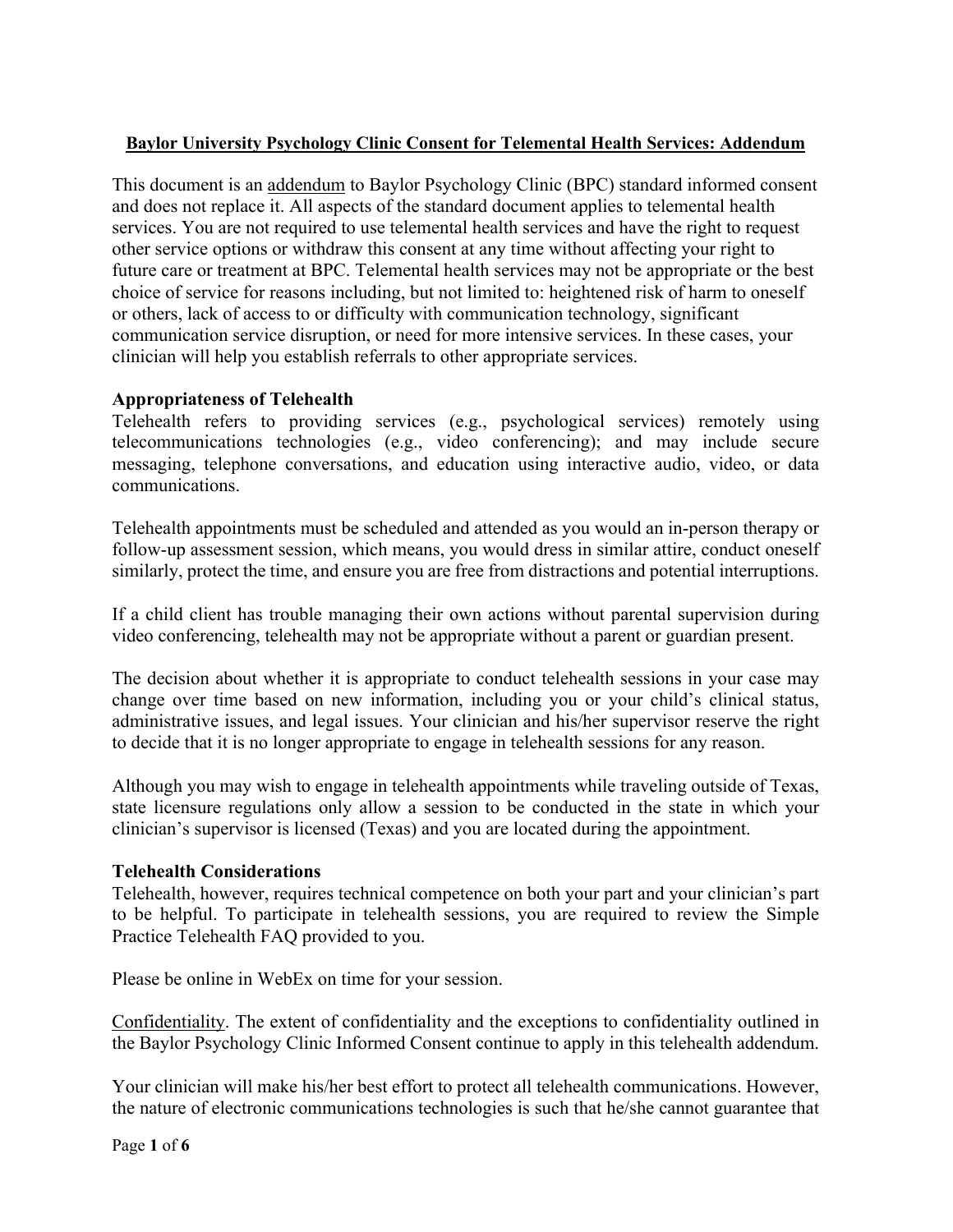your communications will be kept confidential or that other people may not gain access to your communications.

On our end, Baylor University has made every effort to make your sessions private by ensuring your clinician has access to a secure, HIPAA-compliant videoconferencing platform to help keep your information private, but there is a risk that your electronic communications may be compromised, unsecured, or accessed by others.

You should also take reasonable steps to ensure the security of communication (for example, avoid using open/public networks for telehealth sessions and have passwords to protect the device you use for telehealth). If you use open/public networks, there is an increased risk that your information could be accessed by someone unintended. It is also important for you to participate in sessions only while in a room or area where other people are not present and cannot overhear the conversation. It is recommended that you take steps to ensure your privacy including use of earphones, shielding your screen from view, etc.

If you are a parent of a child receiving telehealth services, it is important for you to make sure you find a private place for your child to participate in sessions where he/she will not be interrupted or overheard talking with his/her clinician. It is recommended that you take steps to ensure your child's privacy by providing him/her with earphones and allowing him/her to shield the screen from view, etc.

Technology. There are many ways that technology issues might impact telehealth appointments. For example, technology may stop working during a session, other people might be able to get access to the private conversation, or stored data could be accessed by unauthorized people or companies. Telehealth sessions work best when you can connect to the Internet. If you choose to rely on a data plan, we cannot ensure that your session will not have connectivity issues that will interrupt the session. Also, we cannot ensure that your session will not be intercepted.

You will not need to purchase anything to participate in telehealth services. You will need access to a computer, tablet, or phone, with video camera capabilities.

The Baylor Psychology Clinic utilizes WebEx as the online communication tool allowing for face-to-face video, and it is **HIPAA compliant**. WebEx requires the use of a browser but does not require any software download. WebEx also requires you to provide your clinician with the email address you would like the clinic to use to send you invitations to your sessions. Email correspondence will be sent directly from WebEx and used solely for scheduling purposes. For more information about WebEx security and privacy, please see: https://www.cisco.com/. The BPC reserves the right to change the video conferencing system that is currently used to conduct telehealth sessions at any time based on new information. You will be provided with that information, should this arise.

Although videoconference is the recommended way to have sessions with your client, when access to this technology is not feasible, phone sessions are permitted. However, your clinician may not have as much information as a videoconference session would allow. Similar privacy precautions should be observed whether sessions occur by phone or videoconference.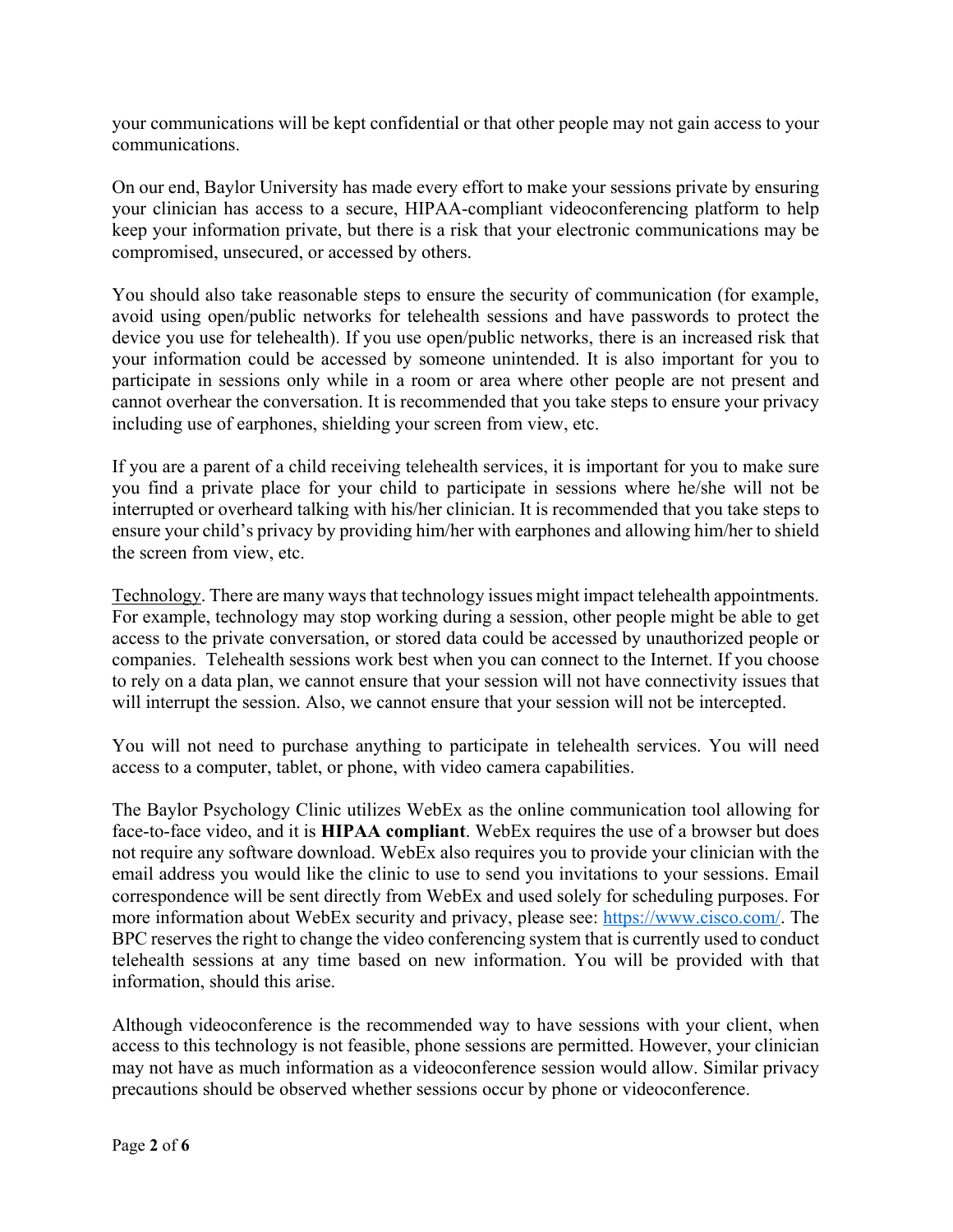When providing necessary documents to you in person is not feasible, documents will be shared by way of Baylor email. Your clinician at the Baylor Psychology Clinic (BPC) may use email to facilitate the scheduling of appointments when access to any other timely mode of communication (e.g., a telephone) is limited. Any communication through e-mail between you and your clinician is strictly for scheduling appointments or for the sharing of necessary documents and is not for any other purpose (e.g., provision of care). Your clinician's e-mail is not continuously monitored and, thus, e-mail is not appropriate for communicating urgent needs. The risk of loss of confidentiality associated with communication through e-mail is possible. Loss of confidentiality includes having your personal information shared with someone who is not supposed to see or know about your information. Confidentiality will be maintained to the degree permitted by the technology used. Communication with your clinician through e-mail involves risks similar to a person's everyday use of the Internet, which could include illegal interception of the data by another party.

Crisis Management and Intervention. Assessing and evaluating threats and other emergencies can be more difficult when conducting telehealth appointments than in traditional in-person sessions. To address some of these challenges, you and your clinician will create an emergency response plan to address potential crisis situations that may arise during telehealth work together. Your clinician will ask you to identify an emergency contact person (on the attached form) who is near your location and who your clinician will contact in the event of a crisis or emergency to assist. If your clinician is unable to reach the individual(s) and/or there are still concerns about your safety, your clinician will contact a crisis support service to assist. Additionally, your clinician's supervisor, or another BPC licensed designee, may be contacted and in some circumstances to join the WebEx call to assist in a crisis situation.

If the session is interrupted for any reason, such as the technological connection fails, and you are having an emergency, do not call your clinician back; instead, call 911, or go to your nearest emergency room. Call your clinician back after you have called or obtained emergency services.

If the session is interrupted and you are not having an emergency, disconnect from the session and your clinician will wait two (2) minutes and then re-contact you via the telehealth platform on which you two agreed to conduct sessions. If you do not receive a call back within two (2) minutes, then follow the plan you and your clinician devised for situations where your connection is disrupted.

### **Fees**

For therapy sessions, the same fee rates will apply for telehealth sessions as apply for in-person sessions. For follow-up assessment sessions, a fee for each telehealth session will not occur, but the overall assessment fee of \$500 will be obtained according to the agreed upon payment plan discussed during the standard informed consent process.

### **Records**

The telehealth sessions shall not be recorded in any way unless agreed to in writing by you and your clinician. Your clinician will maintain a record of your session in the same way he/she maintain records of in-person sessions in accordance with the Baylor Psychology Clinic policies (i.e., written notes). You must also agree not to record telehealth sessions.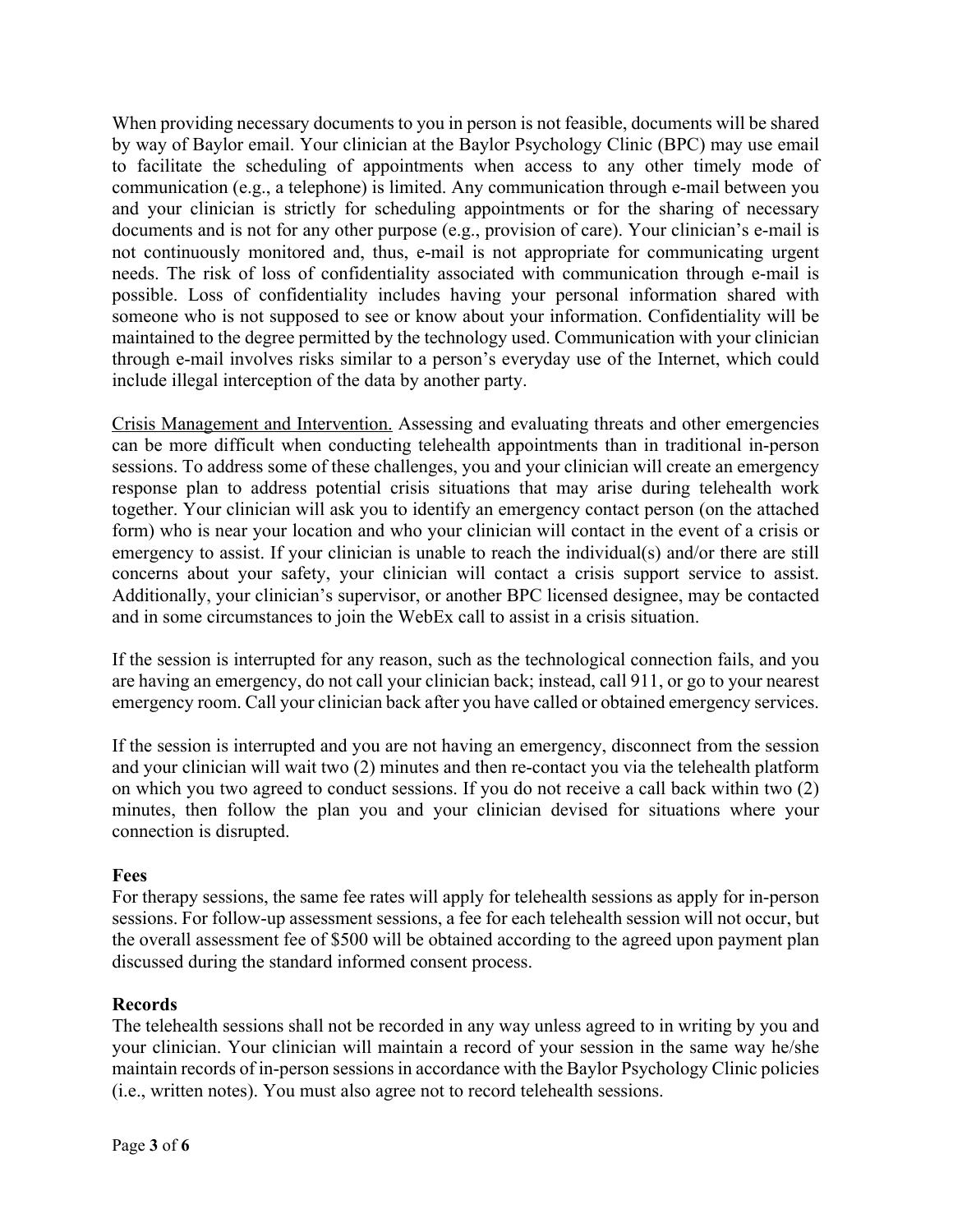Page **4** of **6**

#### **Agreement**

**Your verbal agreement indicates you consent to participate in psychological services or communication via the Internet, phone, or videoconferencing (hereafter referred to as telehealth) with the Baylor Psychology Clinic as described above. Your verbal agreement indicates you agree with the terms of this contract and have had the opportunity to ask questions, and understand the limitations, benefits, and optimal conditions for the use of telehealth. Your verbal agreement indicates you understand that you have the right to refuse care, treatment, and services in accordance with law and regulation. Your verbal agreement is voluntary and you have the right to withdraw or withhold consent for telehealth services at any time without affecting your right to future care or treatment.**

**By giving your verbal consent, you are also stating that you are aware that if your clinician believes you may be at risk for harming yourself and he/she is not able to contact you directly, he/she may choose to contact the people listed on the attached contact sheet to request assistance in assessing your safety. Furthermore, by giving your verbal consent, you are acknowledging that your clinician may contact the necessary authorities in case of an emergency, and this may include calling the police or mobile crisis to request that they do a "wellness check." You are also acknowledging that if you or your clinician believes there is imminent harm to yourself (or your child is at risk for harming themselves) or another person, you will seek care immediately at the nearest hospital emergency room or by one of us calling 911.** 

Client Name (Print) Date

Parent/Legal Guardian (Print) Date

Child Name (Print) Date

Clinician Name Date

*When applicable, please note date verbal consent was obtained (written consent should be obtained as soon as feasibly possible)* 

 $\mathcal{L}_\mathcal{L} = \mathcal{L}_\mathcal{L} = \mathcal{L}_\mathcal{L} = \mathcal{L}_\mathcal{L} = \mathcal{L}_\mathcal{L} = \mathcal{L}_\mathcal{L} = \mathcal{L}_\mathcal{L} = \mathcal{L}_\mathcal{L} = \mathcal{L}_\mathcal{L} = \mathcal{L}_\mathcal{L} = \mathcal{L}_\mathcal{L} = \mathcal{L}_\mathcal{L} = \mathcal{L}_\mathcal{L} = \mathcal{L}_\mathcal{L} = \mathcal{L}_\mathcal{L} = \mathcal{L}_\mathcal{L} = \mathcal{L}_\mathcal{L}$ 

 $\mathcal{L}_\text{max}$  and  $\mathcal{L}_\text{max}$  and  $\mathcal{L}_\text{max}$  and  $\mathcal{L}_\text{max}$  and  $\mathcal{L}_\text{max}$ 

Clinician Signature Date

 $\mathcal{L}_\text{max}$  , and the contract of the contract of the contract of the contract of the contract of the contract of the contract of the contract of the contract of the contract of the contract of the contract of the contr

 $\mathcal{L}_\text{max}$  and  $\mathcal{L}_\text{max}$  and  $\mathcal{L}_\text{max}$  and  $\mathcal{L}_\text{max}$  and  $\mathcal{L}_\text{max}$ 

 $\mathcal{L}_\text{max}$  and  $\mathcal{L}_\text{max}$  and  $\mathcal{L}_\text{max}$  and  $\mathcal{L}_\text{max}$  and  $\mathcal{L}_\text{max}$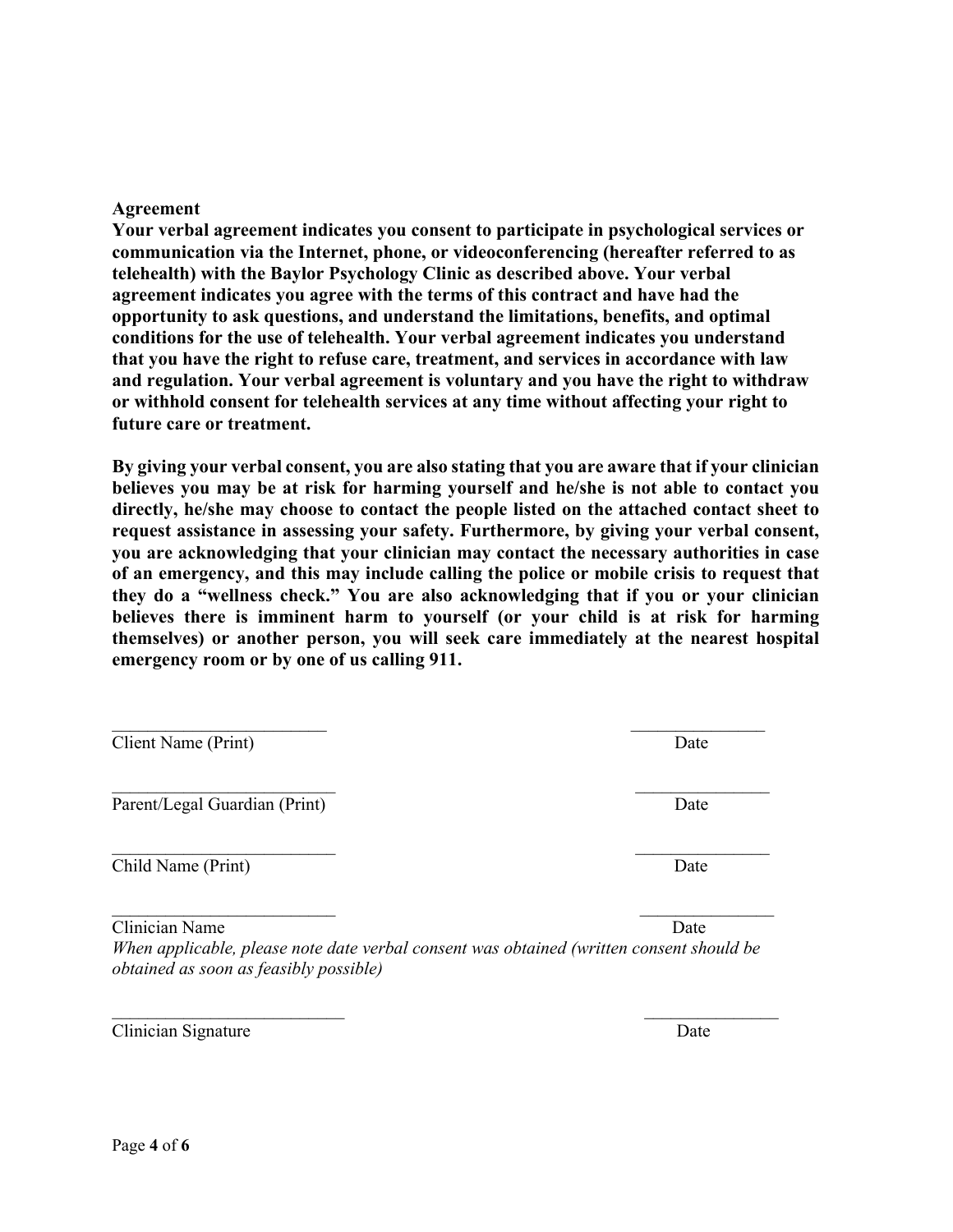### **Baylor Psychology Clinic Supervisors**

Alex Beaujean, Ph.D., License #33540 Elizabeth Coe, Psy.D., License #37939 Sara Dolan, Ph.D., License #34122 Gary Elkins, Ph.D., License #22520 Thomas Fergus, Ph.D., License #36651 Rod Hetzel, Ph.D., License #33161 Keith Sanford, Ph.D., License #31965 Keith Warren. Ph.D., License #23289 Alisha Wray, Ph.D., License #37862

Christine Limbers, Ph.D., License #36358 Stacy Ryan-Pettes, Ph.D., License #36318

Be it known that the Texas State Board of Examiners of Psychologists receives questions and complaints regarding the practice of psychology. For assistance please contact: Texas State Board of Examiners of Psychologists 333 Guadalupe Suite 2-450 Austin, Texas 78701 512-305-7700 or 800-821-3205

Se desea informar que la Comision Estatal Examinadora de Psicologos de Texas recibe toda clase de consultas y quejas sobre el ejercicio professional de la psicologia en el Estado de Texas. Si usted necesita este servicio, comuniquese con: Texas State Board of Examiners of Psychologists 333 Guadalupe Suite 2-450 Austin, Texas 78701 512-305-7700 or 800-821-3205